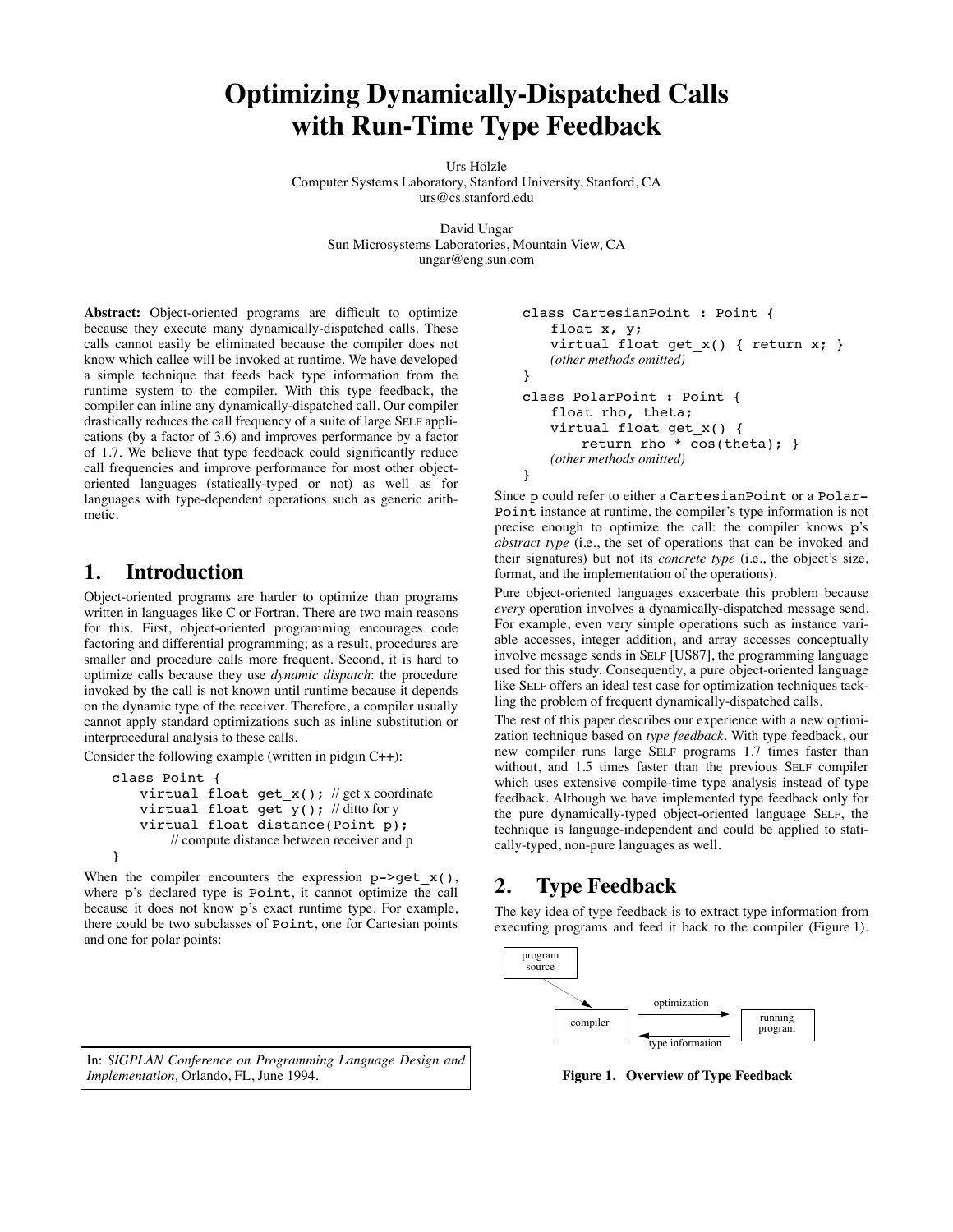Specifically, we use an instrumented version of a program to record the program's *type profile*, i.e., a list of receiver types (and, optionally, their frequencies) for every single call site in the program. To obtain the type profile, the standard method dispatch mechanism is extended in some way to record the desired information, e.g., by keeping a table of receiver types per call site.

In the SELF system, no additional mechanism is needed to record receiver types since the system uses *polymorphic inline caches* to speed up dynamic dispatch. As we have observed in [HCU91], these caches record receiver types as a side-effect. Therefore, a program's type profile is readily available, and collecting the type feedback data does not incur any execution time overhead. However, the particular way in which type feedback information is collected is not important here; all that matters is that the information contains a list of receiver types (and, optionally, invocation counts) for each call site.

The program's type profile is then fed back into the compiler to generate optimized code. Using type feedback, the compiler can optimize any dynamically-dispatched call (if desired) by *predicting* likely receiver types and inlining the call for these types. In the above example, the expression  $x = p \rightarrow q e t x()$ could be compiled as

if (p->class == CartesianPoint) { // inline CartesianPoint case x = p->x; } else {

// this branch also covers all other receiver types

 $x = p$ ->get  $x()$ ; // dynamically-dispatched call

is too big

}

For CartesianPoint receivers, the above code sequence will execute significantly faster since the original virtual function call is reduced to a comparison and a simple load instruction. Inlining not only eliminates the calling overhead but also enables the compiler to optimize the inlined code using dataflow information particular to this call site.

Some optimizations can enhance the benefits of inlining. *Splitting* [CU90] copies code following the if statement into the branches of the if, where it can profit from the more precise dataflow (or type) information that is specific to the branches of the if. However, splitting is limited to cases where the improved information can be used to optimize code immediately following (or very close to) the if statement. If the code that could benefit is further away, all code between it and the if statement must be duplicated, and the cost of the code increase may outweigh the benefits of the optimization.

Another optimization, *uncommon branch elimination*, is more aggressive and preserves the improved dataflow information throughout the caller. Uncommon branch elimination was first suggested to us by John Maloney and was implemented in Chambers' SELF-91 compiler [Cha92] and (in a somewhat different and more aggressive form) in the SELF-93 compiler described in the next section. The main idea is that the optimized code handles *only* the predicted cases. Of course, the code still has to test for the uncommon cases, but upon encountering such a case, it branches to a separate (less optimized) copy of the code which does not merge back into the optimized version. Therefore, the optimized version's dataflow information is not "polluted" by the pessimistic *alias* and *kill* information caused by uncommon cases.

For example, if the type feedback information indicates that non-Cartesian points are almost never used, the expression  $x = p - 2qet x()$  could be compiled as

if (p->class != CartesianPoint) { goto uncommon\_case; // branch to separate version of the code that handles // non-Cartesion points and never branches back // to this code }

// inline CartesianPoint get\_x()

 $x = n - \geq x$ :

Now the code following this statement can be better optimized because the compiler knows p's class, and that get\_x has no sideeffects.

Neither splitting nor uncommon branch elimination is necessary to implement type feedback; we have presented them here merely as examples of optimizations that profit from opportunities created by type feedback. The SELF-93 compiler described below implements both optimizations.

Predicting future receiver types based on past receiver types is only an educated guess. Similar guesses are made by optimizing compilers that base decisions on execution profiles taken from previous runs [Wall91]. However, in our experience, type profiles are more stable than time profiles—if a receiver type dominates a call site during one program execution, it also dominates during other executions. A recent study by Garrett et al. [G+94] that measured the stability of type profiles in SELF, C++, and Cecil programs confirms our experience.

## **3. Type feedback in the SELF system**

This section describes the implementation of type feedback in SELF; although our implementation makes extensive use of possibilities opened by dynamic compilation, we wish to emphasize that dynamic compilation is not needed to implement type feedback. The reader who is not interested in the particular details of the SELF implementation may safely skip this section and continue with section 4. Section 5 discusses how type feedback could be implemented in a more conventional "batch-style" compilation environment.

Since SELF is dynamically-typed, it has no explicit notion of type. However, the implementation maintains internal type descriptors (called "maps") that describe the exact format of each object (i.e., its storage layout, inheritance structure, etc.). In the remainder of this paper, we will use "type" to refer to these internal implementation types. Translated into C++ parlance, "type" stands for "nonabstract (concrete) class."

## **3.1 Dynamic recompilation**

The SELF-93 system uses dynamic recompilation not only to take advantage of type feedback but also to determine which parts of an application should be optimized at all. Figure 2 shows an overview of the compilation process of the system. When a source method is



**Figure 2. Compilation in the SELF-93 system**

invoked for the first time, it is compiled quickly by a very simple, completely non-optimizing compiler. If the method is executed often, it is recompiled and optimized using type feedback. Sometimes, an optimized method is reoptimized to take advantage of additional type information or to adapt it to changes in the program's type profile. Combining the optimizing compiler with the fast non-optimizing compiler and dynamic recompilation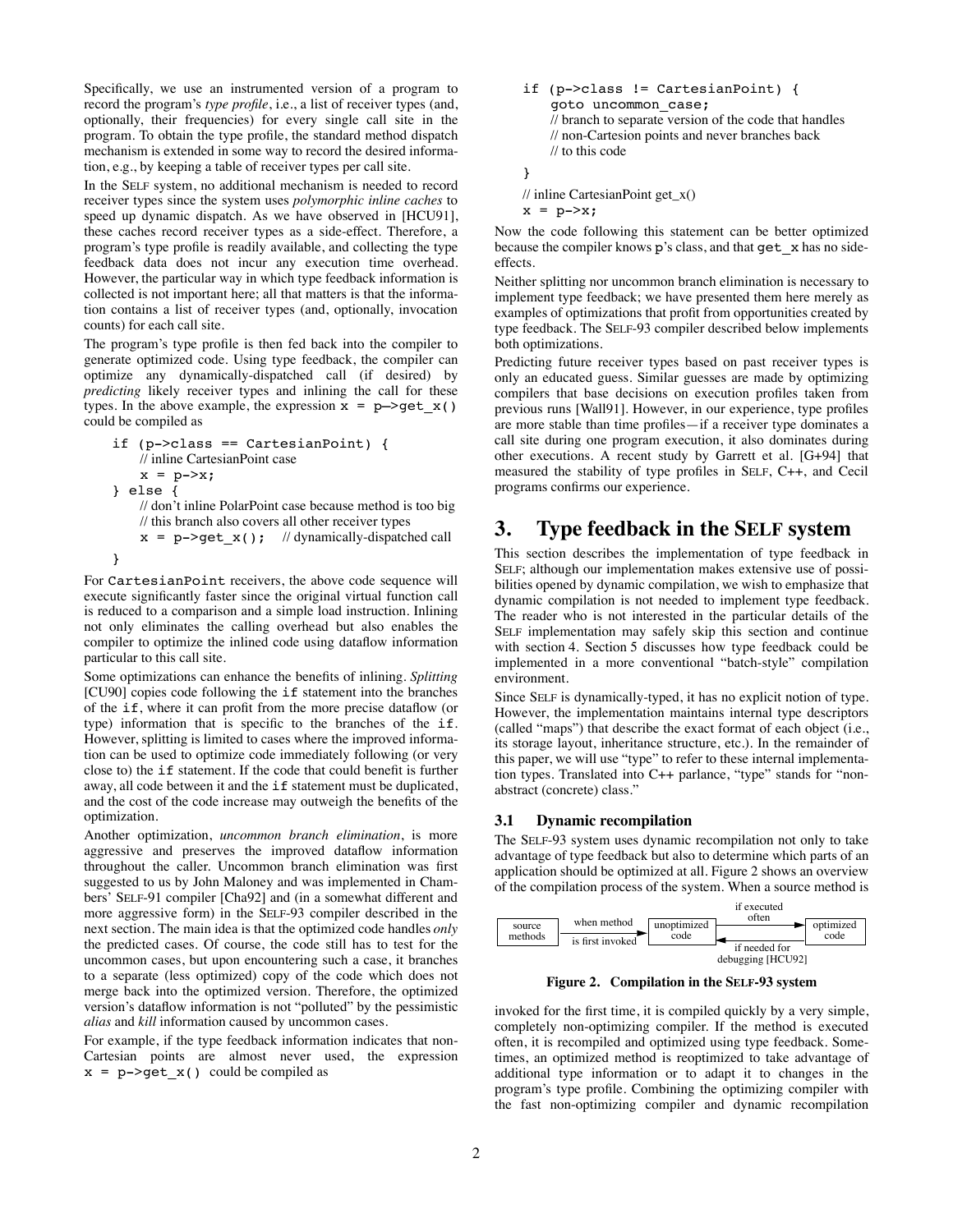allows SELF-93 to achieve high performance while keeping compilation pauses in the sub-second range [Höl94].

In the following sections, we will briefly discuss our implementation of dynamic recompilation; more details can be found in [Höl94].

#### **3.2 When to recompile**

Any dynamic recompilation system needs to decide when to recompile code. If the system recompiles too eagerly, compilation time is wasted; if it recompiles too lazily, performance will suffer. SELF-93 uses invocation counts to drive recompilation. Each unoptimized method has its own counter that is incremented in the method prologue. When the counter exceeds a certain limit, the recompiler is invoked to decide which method (if any) should be recompiled. If the method overflowing its counter isn't recompiled, its counter is reset to zero. Counter values decay exponentially with time (i.e., the system monitors invocation rates, not pure invocation counts).

Originally, we envisioned counters as a first step, to be used only until a better solution was found. However, in the course of our experiments we came to realize that the trigger mechanism ("when") is much less important for good recompilation results than the selection mechanism ("what").

#### **3.3 What to recompile**

To find a "good" candidate for recompilation, the recompiler walks up the call chain and inspects the callers of the method triggering the recompilation. A caller is recompiled if it performs many calls to unoptimized or small methods (the hope being that these calls will be eliminated), or if it creates closure objects. (SELF implements all control structures using message passing and closures; when control structures are inlined, the closures can typically be eliminated.) A simpler recompilation strategy would always recompile the method whose counter overflowed, since it obviously was invoked often. But suppose that the method just returns a constant. Optimizing this method would not gain much; rather, the method should be inlined into its caller, and thus it is necessary to inspect the callers before deciding what to recompile.

If a recompilee is found, it is (re)optimized, and the old version is discarded. During the compilation, the compiler marks the restart point (i.e., the point where execution will be resumed) and tries to compute the contents of all live registers at that point. If this is successful,<sup>†</sup> the reoptimized method replaces the corresponding unoptimized methods on the stack, possibly replacing several unoptimized activation records with a single optimized activation record. (This process is the reverse of dynamic deoptimization as described in [HCU92]; that paper also describes how the compiler represents the source-level state of optimized code.)

The system tries to optimize an entire call chain from the top recompilee down to the current execution point. (Usually, the recompiled call chain is only one or two compiled methods deep.) Thus, if the newly optimized method isn't at the top of the stack, recompilation continues with the method's callee. If the old method cannot be replaced on the stack, it is left to finish its current activation(s), but subsequent invocations will always use the new, optimized version.

Finally, the recompilation system also checks to see if recompilation was effective, i.e., if it actually improved the code. If the previous and new compiled methods have exactly the same noninlined calls, recompilation did not really gain anything, and thus

the new method is marked so it won't be considered for future recompilations.

### **3.4 Inlining strategies**

Although type feedback enables the compiler to inline any call in the program, not all calls should be inlined. Deciding whether to inline a particular send is difficult for several reasons. First, inlining one method may require other methods to be inlined as well (e.g., to reduce closure creation overhead). Second, even if the compiler could accurately estimate the local impact of inlining a send, the overall performance impact may depend on the result of other inlining decisions. For example, inlining a send may be beneficial in one case but may hurt performance in another case because other inlined sends increase register pressure so much that important variables cannot be register-allocated.

The current SELF compiler uses a set of simple rules to guide the inlining process. Essentially, methods are inlined if they are small, and if the estimated size of the caller (including all methods inlined so far) is not too big. The latter condition avoids excessive inlining that could arise when many small methods are called.

Determining the "size" of an inlining candidate is harder in SELF than in more traditional languages: since SELF is a pure objectoriented language, it performs all computation via message sending, and thus virtually every source-code token represents a message send whose cost (both in terms of space and time) is highly variable. To improve its estimates, the SELF compiler examines previously-compiled optimized code where available. Besides being more accurate than source-level size estimates, this approach also has the advantage of considering a bigger picture: typically, the compiled method for a source method includes not only code for the method itself but also that of inlined calls. By examining previously-compiled code, the compiler can obtain a better estimate of the ultimate space cost of an inlining decision.

#### **3.5 Structure of the SELF-93 compiler**

This section briefly describes the optimizing SELF-93 compiler which combines simplicity with good compilation speed and good code quality. The front end of the compiler performs a variety of optimizations that are necessary to achieve good performance with pure object-oriented languages—inlining (based on type feedback), customization [CUL89], and splitting [CU90]—and generates a graph of intermediate code nodes. The back end performs only very few optimizations on the intermediate code before generating machine code. In particular, the compiler does not perform full-fledged dataflow analysis or coloring register allocation because we considered these techniques to be too expensive in terms of compilation speed.

After computing the definitions and uses of each pseudo register, the compiler performs the following optimizations:

- *Closure analysis* determines which closures can be eliminated because they are not needed as actual runtime objects.
- *Copy propagation* propagates pseudo registers within basic blocks, and singly-assigned pseudo registers globally. (These propagations can be performed without computing full dataflow information.)
- *Dead code elimination* discards nodes whose results are no longer needed.

A simple usage-count based register allocator computes the register assignments, and the final machine code is generated in a single pass over the intermediate graph.

The main differences between SELF-93 and the SELF-91 compiler described by Chambers [Cha92] are that we have substituted type feedback for iterative type analysis, and that our back end is less ambitious. As a result, SELF-93 is considerably simpler (11,000 vs.

<sup>†</sup> The compiler cannot always describe the register contents in source-level terms since it does not track the effects of all optimizations in order to keep the compiler simple. However, it can always detect such situations and signal them to the recompilation system.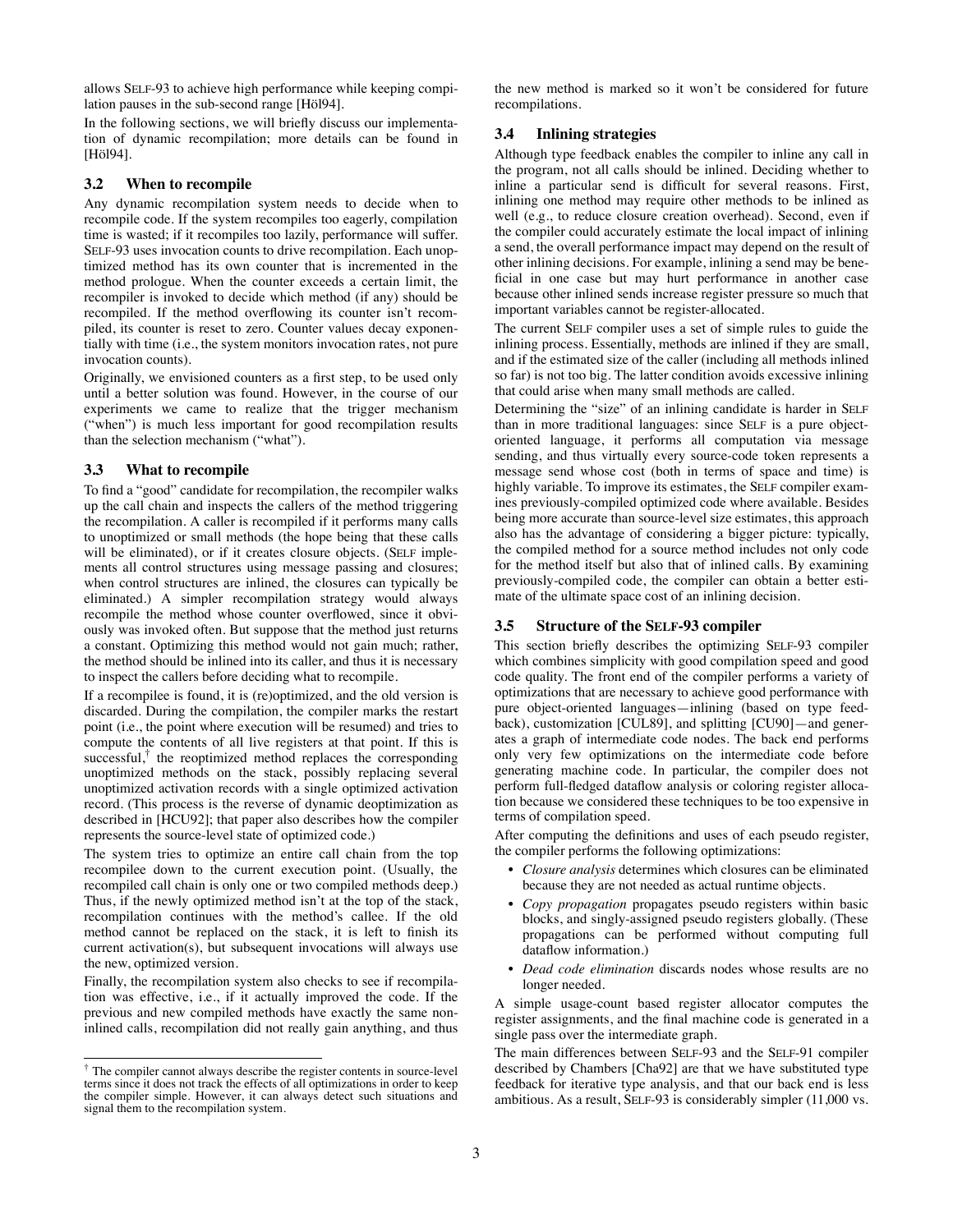26,000 lines of C++). However, compared to SELF-91, SELF-93 has several shortcomings:

- *Inferior local code quality*. The compiler does not fill delay slots except within fixed code patterns. Also, code often contains branches that branch to other (unconditional) branch instructions instead of directly branching to the final target. Finally, values may be repeatedly loaded from memory, even within the same basic block. This is especially inefficient if the loaded value is an uplevel-accessed variable since an entire sequence of loads (following the lexical chain) is repeated in this case.
- *Inferior register allocation*. The register allocator is very simple and can cause unnecessary register moves or spills.
- *Redundant type tests*. Since the compiler does not perform type analysis or full dataflow analysis, a value may be tested repeatedly for its type even though only the first test is necessary.

It is hard to estimate the performance impact of these shortcomings. However, based on Chambers' analysis of the SELF-91 compiler [Cha92] and an inspection of the compiled code of several programs, we believe that they slow down the large objectoriented programs measured in this study by at least 10%. (For programs with small integer loops, the overhead can be much higher.) Therefore, the performance of type feedback as reported in the next section is probably a conservative indication of what a fully optimizing SELF compiler with type feedback could achieve.

## **4. Results**

To evaluate the performance of the SELF-93 compiler and the contribution of type feedback, we measured the runtime performance of several large SELF programs (see Table A-1 in the appendix for a short description of the benchmarks). With the exception of the Richards benchmark, all programs are real applications that were not written for benchmarking purposes. Table 1 lists the systems used in our study.

| System                       | Description                                                                                                                                                                                                      |  |  |
|------------------------------|------------------------------------------------------------------------------------------------------------------------------------------------------------------------------------------------------------------|--|--|
| <b>SELE-93</b>               | The current SELF system using dynamic recompilation<br>and type feedback; methods are compiled by a fast<br>non-optimizing compiler first, then recompiled with<br>the optimizing compiler if necessary.         |  |  |
| <b>SELF-93</b><br>nofeedback | Same as SELF-93, but without type feedback and<br>recompilation; all methods are always optimized from<br>the beginning.                                                                                         |  |  |
| <b>SELE-91</b>               | Chambers' SELF compiler [Cha92] using iterative type<br>analysis; all methods are always optimized from the<br>beginning. This compiler has been shown to achieve<br>excellent performance for smaller programs. |  |  |
| Smalltalk-80                 | ParcPlace Smalltalk-80 $\text{m}$ release 4.0, generally<br>regarded as the fastest commercial Smalltalk system<br>(based on techniques described in [DS84])                                                     |  |  |
| $C/C_{++}$                   | GNU C and C++ compilers, version $2.4.5$ , using $-02$<br>optimization                                                                                                                                           |  |  |
| Lisp                         | Sun CommonLisp $4.0TM$ using full optimization                                                                                                                                                                   |  |  |

**Table 1: Systems used for benchmarking**

### **4.1 Methodology**

To accurately measure execution times, the programs were run under a SPARC simulator based on the Spa [Irl91] and Shade [CK93] tracing tools and the Dinero cache simulator [Hill87]. The simulator models the Cypress CY7C601 implementation of the SPARC™ architecture, i.e., the chip used in the SPARCstation-2™ workstation.

The simulator also accurately models the memory system of a SPARCstation-2, with the exception of the cache organization. Instead of the unified direct-mapped 64K cache of the SPARCstation-2, we simulate a machine with a 32K 2-way associative instruction cache and a 32K 2-way associative data cache using write-allocate with subblock placement. "Write-allocate with subblock placement" caches allocate a cache line when a store instruction references a location not currently residing in the cache. This organization is used in current workstations (e.g., the DECstation 5000™ series) and has been shown to be effective for programs with intensive heap allocation [KLS92], [Rei93], [DTM94].

We do not use the original SPARCstation-2 cache configuration because it suffers from large variations in cache miss ratios caused by small differences in code and data positioning (we have observed variations of up to 15% of total execution time). With the changed cache configuration, these variations become much smaller (on the order of 2% of execution time) so that the performance of two systems can be more accurately compared.†

The execution times for the SELF programs reflect the performance of (re-)optimized code, i.e., they do not include compile time. For the recompiling system, the programs were run until performance stabilized, and the next run not involving compilations was used. (The impact of dynamic recompilation on interactive performance is beyond the scope of this paper and will be the subject of a separate study.) SELF-91 and SELF-93-nofeedback do not use recompilation, so we used the second run for our measurements.

## **4.2 Impact of type feedback on execution time**

To evaluate the performance impact of type feedback, we compared the three versions of the SELF system mentioned in Table 1. Figure 3 on the next page shows the results (Table A-2 in the appendix contains detailed data). Comparing SELF-93 with SELF-93-nofeedback shows that type feedback significantly improves the quality of the generated code, resulting in a speedup of 1.7 (geometric mean) even though SELF-93-nofeedback always optimizes all code whereas SELF-93 optimizes only parts of the code. (Sections 4.4 and 4.5 will analyze the reasons for the increased performance of SELF-93 in more detail.) SELF-93 also outperforms SELF-91 by a considerable margin, with a speedup of 1.5. Apparently, the better back end and iterative type analysis are not enough for SELF-91 to compensate for the wealth of type information provided by type feedback. In fact, SELF-91 is only marginally faster than SELF-93-nofeedback which does not use any type analysis. In other words, SELF-91's type analysis appears to be largely ineffective for the programs we measured.

### **4.3 Impact of type feedback on call frequency**

Type feedback drastically reduces the number of calls executed by the benchmark programs. Figure 4 shows the number of calls relative to unoptimized SELF, where each message send is implemented as a dynamically-dispatched call (with the exception of

<sup>†</sup> To ensure that our choice of cache organization did not distort the results, we measured different cache organizations, including 32K and 64K directmapped caches. While absolute execution times varied, the resulting performance ratios (e.g., SELF-93 vs. SELF-93-nofeedback) were within 10% of the ratios presented here.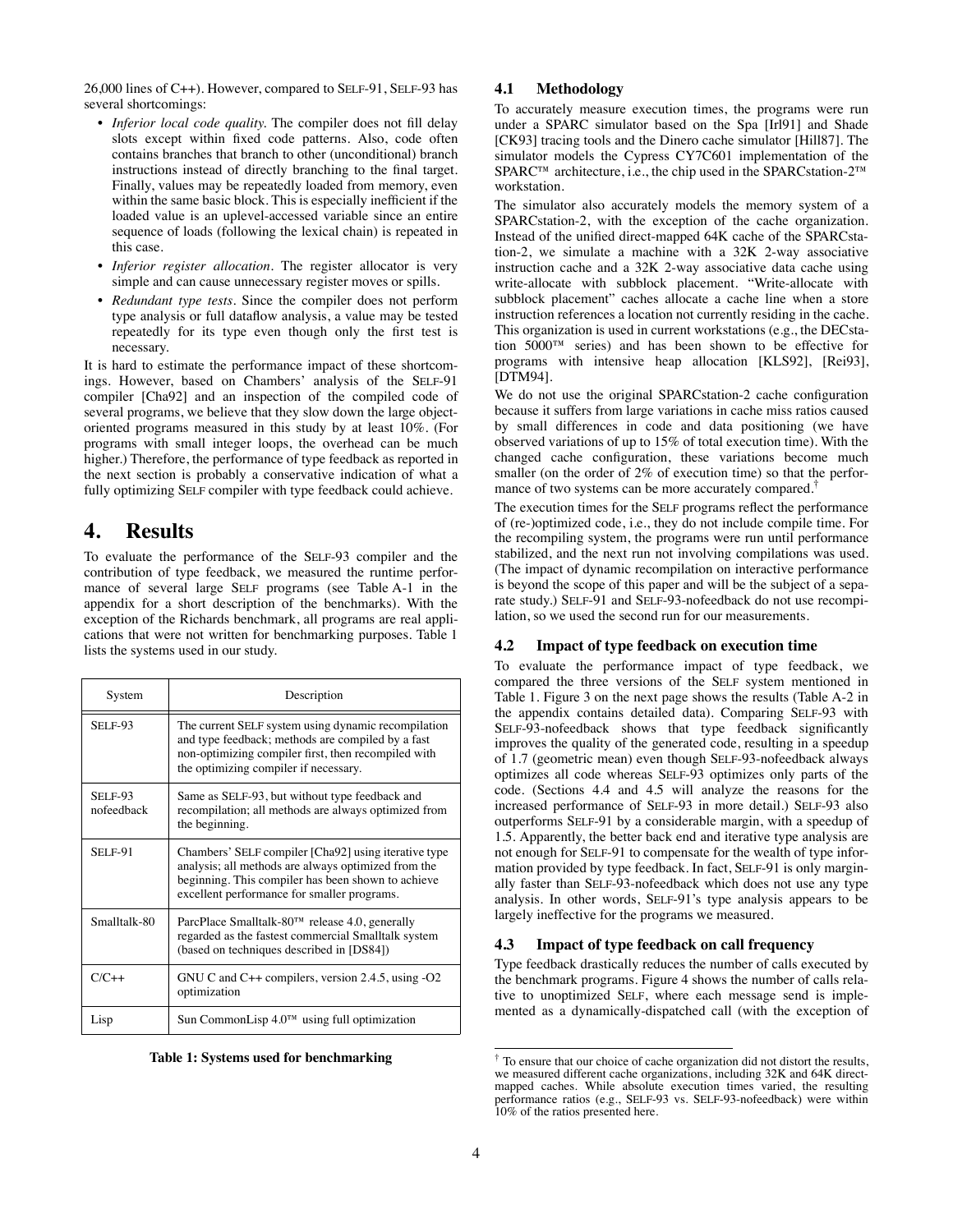

accesses to instance variables in the receiver). Both SELF-91 and SELF-93 run many times faster than unoptimized programs.



Whereas 10-25% of the original calls remain in SELF-91 and SELF-93-nofeedback, SELF-93 reduces the call frequency to about 5% of the unoptimized system. Compared to the SELF systems without type feedback, calls are reduced by a factor of 3.6. Since SELF-93 nofeedback performs about the same number of calls as SELF-91, we can also assume that comparing SELF-93 to SELF-91 is fair, i.e., that the reduction in call frequency and execution time is entirely due to type feedback and cannot be attributed other differences (such as more aggressive inlining). As with performance, the sophisticated type analysis in SELF-91 fails to give it an advantage over SELF-93-nofeedback when it comes to eliminating calls.

## **4.4 Type testing overhead**

Since type feedback transforms dynamically-dispatched calls into type tests followed by inlined methods, it is interesting to look at the characteristics of these type tests. In SELF-93, type tests are used in two situations: for sends inlined by type feedback (*inlined tests*), and for the dispatch of non-inlined sends (*dispatch tests*). The latter are used because in dynamically-typed languages it is harder (but not impossible [Dri93]) to use indirect function calls for dynamically-dispatched calls. Instead, SELF uses *Polymorphic Inline Caches* [HCU91] which implement a dynamicallydispatched call as a typecase statement (to determine the receiver type) followed by a direct call. This implementation of dynamic dispatch can compete well with the indirect-call implementation typically used by C++ systems: on the SPARCstation-2, SELF-93 uses an average of 12 cycles per dispatched call (including cache effects) for the programs measured, whereas a C++ virtual call uses 10 cycles (excluding cache effects).

The average number of type tests executed per send (i.e., the number of branches in the if statement testing for the expected types) is very small. Figure 5 shows the distribution of the perbenchmark averages for SELF-93-nofeedback (left boxes) and



**Figure 5. Number of type tests per dispatched send**

Box charts show the range of data (vertical lines) as well as the 25% and 75% percentiles (end of the boxes) and the median (horizontal lines). Where the median and mean differ significantly, we indicate the mean with a dot  $\left(\bullet\right)$ .

SELF-93 (right boxes). Since we are interested in the work done per type test sequence, the data excludes sends requiring no type test, i.e. sends whose receiver type was known with certainty.

SELF-93-nofeedback executes some inlined type tests because it uses static type prediction [DS84] to predict the receiver type of certain very frequent messages. Static type prediction always predicts for a single type, except for sends to boolean receivers (true and false are two different types in SELF). Thus, the low average of 1.2 tests per send in SELF-93-nofeedback is not surprising. What is surprising, however, is that type feedback reduces this average even more, to 1.08 tests per send. In other words, the vast majority of inlined type tests need only one comparison to find its target. Apparently, most sends optimized with type feedback have only one receiver type or are dominated by a single receiver type.

For non-inlined sends, type feedback pushes up the median number of type tests per send from 1.35 to 1.7 tests per send. Type feedback does not actually increase the degree of polymorphism of sends; however, since the compiler does not inline highly polymorphic sends (with 5 or more receiver types) but at the same time eliminates many of the other sends, the distribution of the remaining sends is skewed towards higher polymorphism, and thus the average number of type tests per send increases.

Finally, the last category of Figure 5 shows that the overall number of type tests per send is reduced by type feedback. Does this mean that programs optimized by type feedback perform *fewer* type tests? Figure 6 shows that this is indeed the case: on average, SELF-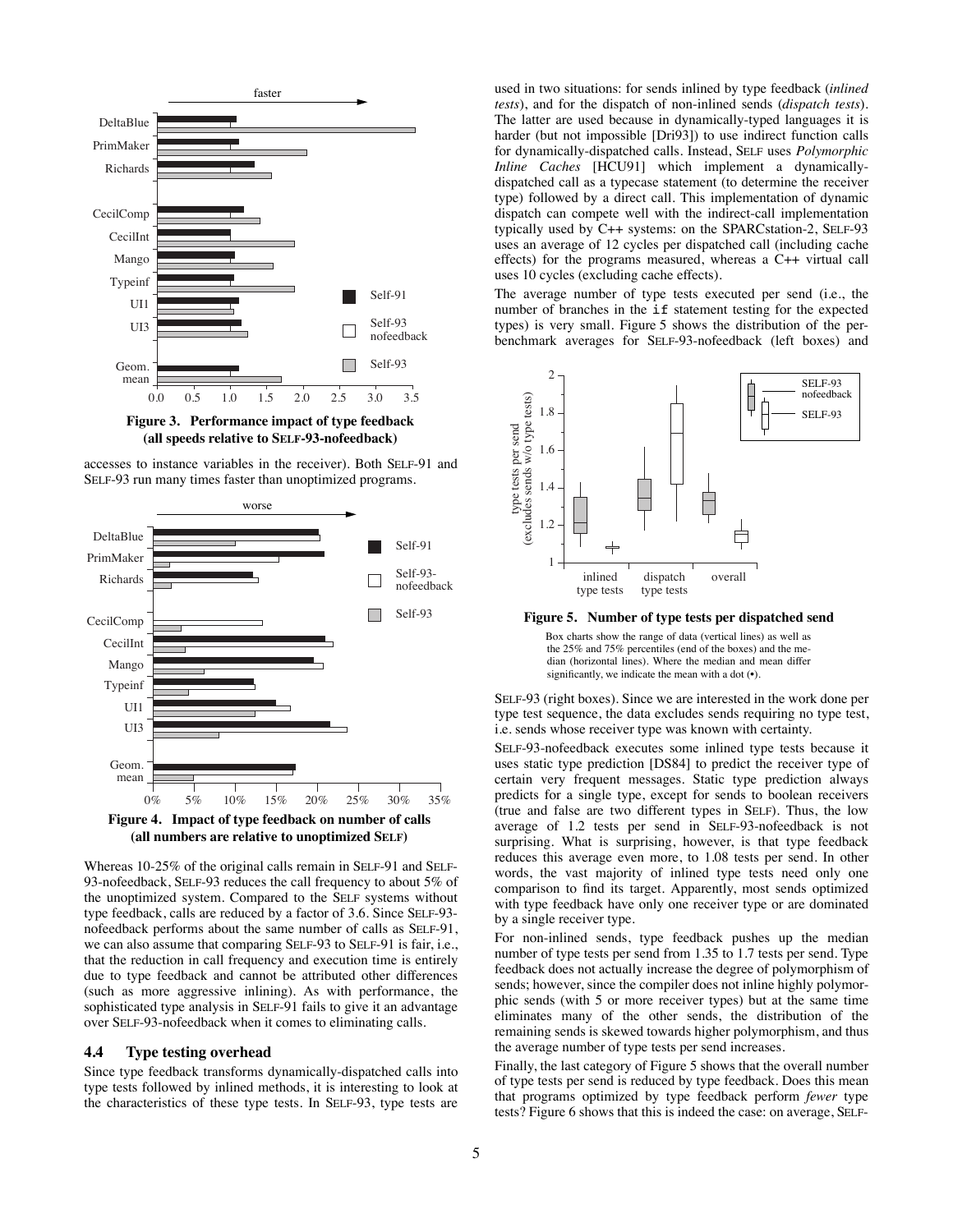

**Figure 6. Number of type tests relative to SELF-93-nofeedback (upper bars: SELF-93-nofeedback, lower bars: SELF-93)**

93 programs execute 27% fewer type tests. At first sight, such a reduction seems impossible: since dispatch is implemented as a type test followed by a call, and type feedback just transforms this sequence into a type test followed by inlined code, it would seem that the total number of type tests should remain exactly the same since type feedback merely turns dispatch tests into inlined tests. (Figure 6 confirms that many dispatch tests are indeed transformed into inlined tests.)

Type feedback can reduce the number of type tests because the compiler may statically know the types of the arguments of a send inlined via type feedback. For example, suppose that a method *m* is called with a constant argument. If this send is not inlined, each send in *m* to the argument will require a type test since the argument's type is not known statically. However, after *m* has been inlined using type feedback, constant propagation can reach all uses of the constant argument and eliminate the type tests. Thus, by inserting one type feedback test, the compiler has eliminated other type tests and has reduced the overall number of type tests. In the benchmarks we measured, each type feedback test removed 0.8 other type tests on average, even though the compiler performs only very rudimentary dataflow analysis. With a more sophisticated analysis, this "bonus" might be even higher.

#### **4.5 Analysis of speedup**

Why does type feedback speed up programs? One reason for the increased speed is the reduced call overhead, but how much of the speedup is obtained by just eliminating call overhead, and how much is due to other factors? Figure 7 shows that the sources of improved performance can vary widely from benchmark to benchmark. (The data assumes a savings of 10 cycles per eliminated call since we could not measure the exact savings per call.) Depending on the benchmark, the reduced call overhead represents between 6% and 63% of the total savings in execution time, with a median of 13% and an arithmetic mean of 25% (geometric mean: 18%). The reduced number of type tests contributes almost as much to the speedup, with a median contribution of 17% and a mean of 19%, as does the reduced number of closure creations.

Other effects (such as standard optimizations that perform better with the increased size of compiled methods) make the greatest contribution to the speedup (with a median of 45% and a mean of



**Figure 7. Reasons for SELF-93's improved performance**

38%) but also show the largest variation. For one benchmark, the contribution is actually negative, i.e., slows down execution. Some of the possible reasons for the slowdown are inferior register allocation (because of increased register pressure), or higher instruction cache misses. (All of the above measurements include cache effects.)

To summarize, the measurements in Figure 7 show that the performance improvement obtained by using type feedback is by no means dominated by the decreased call overhead. In most benchmarks, factors other than call overhead dominate the savings in execution time. Inlining based on type feedback is an enabling optimization that allows other optimizations to work better, thus creating indirect performance benefits in addition to the direct benefits obtained by eliminating calls.

#### **4.6 Code growth**

Exponential code growth is a well-known potential problem of procedure inlining. However, the additional inlining performed by SELF-93 does not increase code size much over the systems not using type feedback (Figure 8). On average, compiled code is only



**Figure 8. Size of compiled code relative to SELF-91**

25% larger in SELF-93 than in SELF-91; comparing SELF-93 nofeedback to SELF-91 shows that part of the code size increase may be caused by the inferior SELF-93 back end. For some programs, the resulting code actually becomes smaller. This behavior suggests that previous SELF systems could not inline many attractive inlining candidates (i.e., very small methods), so that type feedback can reduce the call frequency by a factor of 3.6 with a code growth of only 15-25%.

#### **4.7 Performance relative to other systems**

To provide some context about SELF's performance, we measured versions of the DeltaBlue and Richards benchmarks written in C++ and Smalltalk, as well as a Lisp version of Richards. (See Table 1 for details about the C++ and Smalltalk systems, and Table A-5 in the Appendix for detailed performance data; none of the other benchmarks are available in other languages.) Since it was not possible to run Smalltalk or Lisp with the simulator, we could only measure SPARCstation-2 CPU times. Simulated times of SELF programs usually are between 5 and 25% lower than measured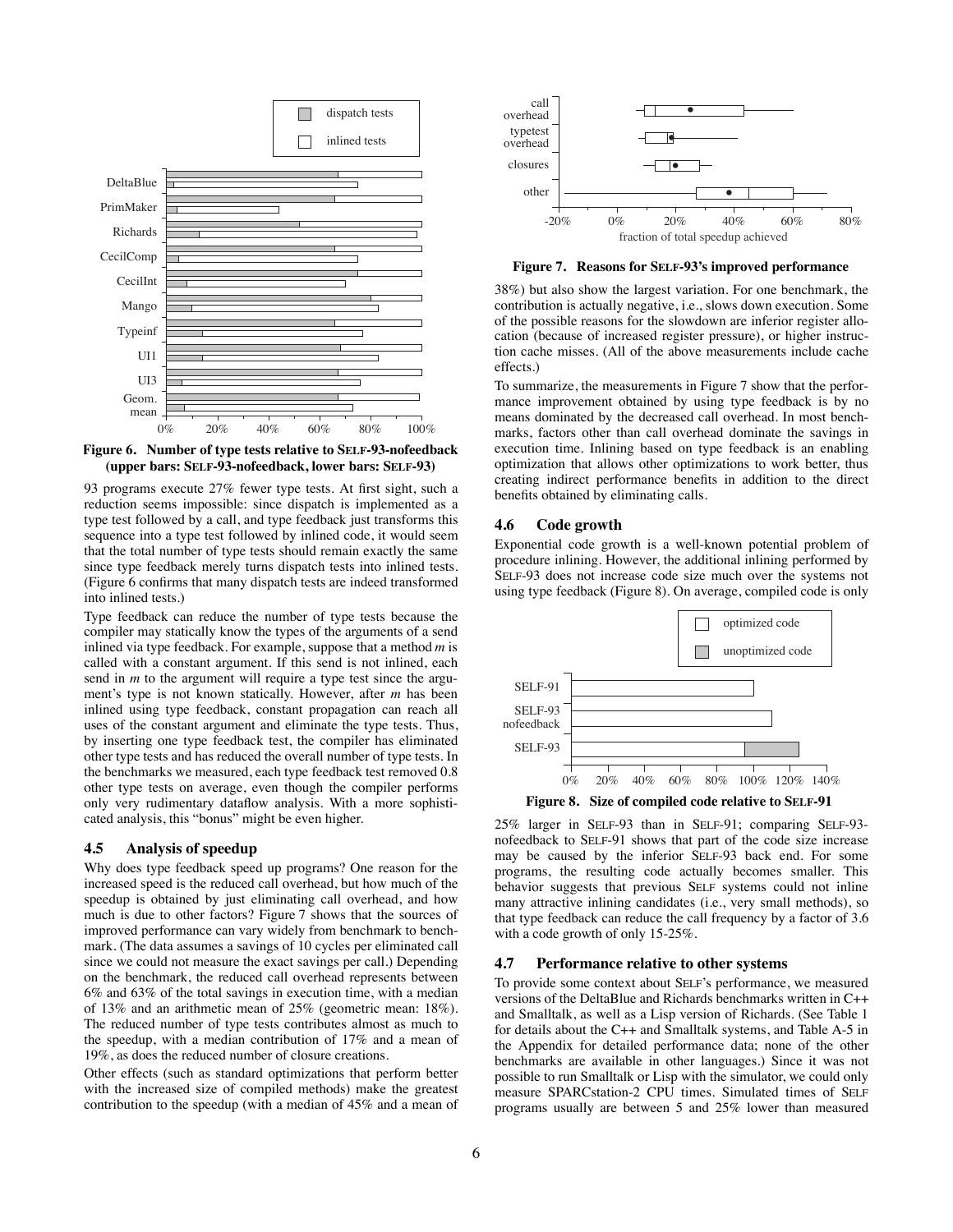execution times on a SPARCstation-2 since the simulation models a better cache organization and does not include OS overhead. Therefore, for comparison with SELF and C++, we reduced the measured Smalltalk and Lisp execution times by a conservative 25%. Figure 10 shows the results.



**Figure 9. Execution speed (SELF-93 = 100%)**

For DeltaBlue and Richards, SELF-93 runs 2.2 and 3.3 times faster than ParcPlace Smalltalk (generally regarded as the fastest commercially available Smalltalk system) even though SELF's language model is purer and thus harder to implement efficiently [Cha92]. For Richards, SELF-93 runs 2.6 times faster than an equivalent CommonLisp program compiled with maximum optimization and minimum safety (i.e., the Lisp code would not detect some runtime errors). In conclusion, for these two programs SELF-93 runs two to three times faster than languages with roughly comparable semantics.

Comparing SELF and C++ is harder since the two languages have very different language models. SELF provides code reuse and safety by basing the language on extensible control structures, pointer safety, bounds and overflow checking, generic and extensible arithmetic, and pure message passing. On the other hand, C++ omits these features (with the exception of virtual functions) in its quest for high performance. Consequently, the C++ programmer has a choice of programming style: either she uses virtual functions liberally to get more flexibility, reusability, and maintainability, or she minimizes virtual function usage to get maximum performance.

We have measured both extremes in order to compare SELF-93's performance against C++. If the two C++ programs are hand-optimized to make minimal usage of virtual calls, C++ is 2.3 times faster than SELF-93. If all C++ functions are declared "virtual," however, C++ is only 10% to 40% faster than SELF-93 despite SELF's clearly inferior back end.

We have also measured the size of compiled code relative to  $C_{++}$ . This comparison should be taken *cum grano salis* since our measurements are somewhat imprecise. First, the SELF numbers include some code in the measurement loop calling the actual benchmarks; since the two benchmarks are fairly small (10- 40 Kbytes), this code may inflate the numbers for SELF. Second, all numbers include only the actual code generated by the compilers and exclude any library code needed by the programs (for both C++ programs the library code is an order of magnitude larger than the actual compiled code). Third, as we have mentioned above, SELF's execution semantics are very different from C++'s, and additional code is sometimes needed to preserve them (e.g., overflow checks).



**Figure 10. Code size relative to GNU C++**

Figure 9 shows that for Richards and DeltaBlue, the additional inlining performed by SELF-93 actually decreases code size relative to SELF-91 (see Table A-6 in the appendix for absolute data). But compared to GNU C++ the code is larger, especially for DeltaBlue where several methods defined for constraints are customized to the three constraint types. In this particular case, the compiler actually overcustomizes—not all of the customization is necessary to get good performance. Thus, the code increase is not a result of type feedback but of overcustomization (type feedback actually decreases DeltaBlue's code size).† Fortunately, our experience with larger applications suggests that DeltaBlue is a pathological case rather than the norm.

## **5. Applicability to other systems**

As demonstrated by the above measurements, type feedback works very well for SELF. How well would it work with more conventional implementation techniques (i.e., static compilation), and how does it apply to other languages?

### **5.1 Type feedback and static compilation**

Type feedback is in no way dependent on the "exotic" implementation techniques used in SELF-93 (e.g., dynamic compilation or dynamic recompilation). If anything, these techniques make it harder to optimize programs: using dynamic compilation in an interactive system places high demands on compile speed and space efficiency. For these reasons, the SELF-93 implementation of type feedback has to cope with incomplete information (i.e., partial type profiles and inexact invocation counts) and must refrain from performing some optimizations to achieve good compilation speed.



**Figure 11. Type feedback in a statically compiled system**

Thus, we believe that type feedback is probably easier to add to a conventional batch-style compilation system. In such a system, optimization would proceed in three phases (Figure 11). First, the executable is instrumented to record receiver types, for example with a gprof-like profiler [GKM83]. (The standard gprof

<sup>†</sup> With type feedback, it would be possible to customize less aggressively (thus reducing code size) since customization is no longer needed to enable inlining (i.e., with type feedback the main benefit of customization is that it can reduce the number of type tests required).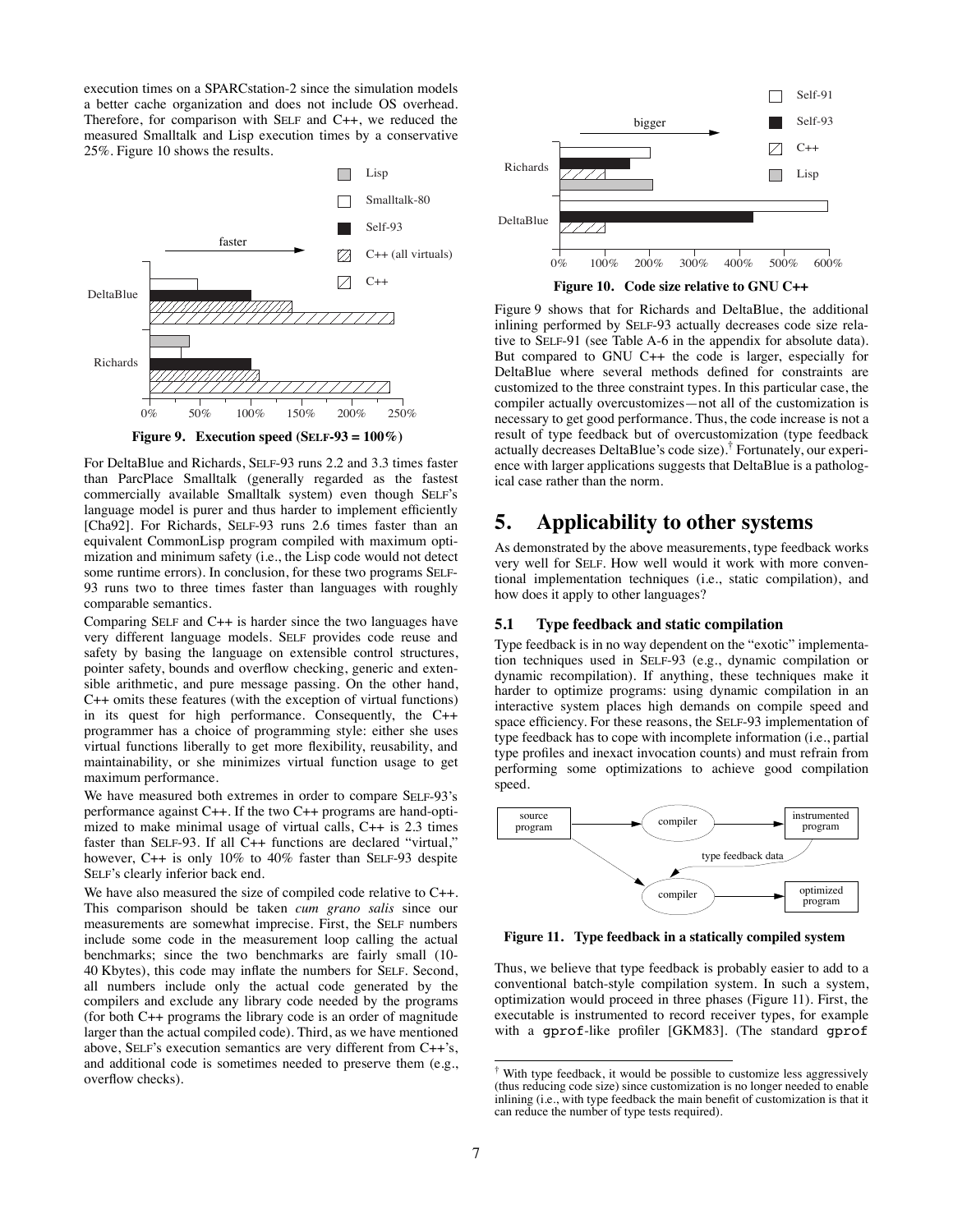profiler already collects almost all information needed by type feedback, except that its data is caller-specific rather than call-site specific, i.e., it does not separate two calls of foo if both come from the same function.) Then, the application is run with one or more test inputs that are representative of the expected inputs for production use. Finally, the collected type and profiling information is fed back to the compiler to produce the final optimized code.

As mentioned above, static compilation has the advantage that the compiler has complete information (i.e., a complete call graph and type profile) since optimization starts after a complete program execution. In contrast, a dynamic recompilation system has to make decisions based on incomplete information. For example, it cannot afford to keep a complete call graph, and the first recompilations may be necessary while the program is still in the initialization phases so that the type profile is not yet representative. On the other hand, a dynamic recompilation system has a significant advantage because it can dynamically adapt to changes in the program's behavior.

### **5.2 Applicability to other languages**

Obviously, type feedback could be used for other object-oriented languages (e.g., Smalltalk or C++), or for languages with generic operators that could be optimized with the type feedback information (e.g., APL or Lisp). But how effective would it be? We cannot give a definitive answer since would require measurements of actual implementations, which are not available. Instead, we discuss the applicability of type feedback using Smalltalk and C++ as examples.

Type feedback is directly applicable to Smalltalk, and we expect the resulting speedups to be similar to those achieved for SELF. Despite some language differences (e.g. prototype- vs. class-based inheritance), the two languages have very similar execution characteristics (e.g., a high frequency of message sends, intensive heap allocation, use of closures to implement user-defined control structures, etc.) and thus very similar sources of inefficiency.

C++'s execution behavior (and language philosophy) is much further away from SELF, but we believe it will nevertheless benefit from type feedback. First, measurements of large C++ programs [CGZ94] have shown that calls are almost five times more frequent in C++ programs than in C programs, and that the average size of a C++ virtual function is only 30 instructions, six times smaller than the average C function. Second, the two C++ programs we measured in section 4.7 slowed down by factors of 1.7 and 2.2 when using virtual functions everywhere, demonstrating that current C++ compilers do not optimize such calls well. Third, we expect that C++ programmers will make even more use of virtual functions in the future as they become more familiar with objectoriented programming styles; for example, recent versions of the Interviews framework [LVC89] use virtual functions more frequently than previous versions.

To give a concrete example, the DOC document editor measured in [CGZ94] performs a virtual call every 75 instructions; given that a C++ virtual call uses about 5 instructions and usually incurs two load stalls and a stall for the indirect function call, we estimate that this program spends roughly 10% of its time dispatching virtual functions. If type feedback could eliminate a large fraction of these calls, and if the indirect benefits of inlining in C++ are similar to those measured for SELF (i.e., total savings are 4-6 times higher than the call overhead alone, see Figure 7), substantial speedups appear possible.

For type feedback to work well, the dynamic number of receiver types per call site should be close to one, i.e., one or two receiver types should dominate. A large fraction of call sites in C++ have this property [CG94][G+94], and it also holds in other objectoriented programming languages (e.g., Smalltalk, SELF, Sather, and Eiffel); this is the reason that *inline caching* [DS84], [HCU91] works well in these languages as an implementation of dynamic dispatch. Therefore, we expect type feedback to work well for these languages; the higher the frequency of dynamicallydispatched calls, the more beneficial type feedback could be.

## **6. Related work**

Previous systems have used static type prediction to inline operations that depend on the runtime type of their operands. For example, Lisp systems usually inline the integer case of generic arithmetic and handle all other type combinations with a call to a routine in the runtime system. The Deutsch-Schiffman Smalltalk compiler was the first object-oriented system to predict integer receivers for common message names such as "+" [DS84]. However, none of these systems predicted types adaptively as does SELF-93.

Other systems have used some form of runtime type information for optimization, although not to the same extent as SELF-93 and not in combination with recompilation. For example, Mitchell's system [Mit70] specialized arithmetic operations to the runtime types of the operands (similar to SELF-89's customization [CUL89]). Similarly, several APL compilers created specialized code for certain expressions (e.g. [Joh79], [Dyk77], [GW78]). Of these systems, the HP APL compiler [Dyk77] came closest to customization and type feedback. The system compiled code on a statement-by-statement basis. In addition to performing APLspecific optimizations, compiled code was specialized according to the specific operand types (number of dimensions, size of each dimension, element type, etc.). This so-called "hard" code could execute much more efficiently than more general versions since the cost of an APL operator varies wildly depending on the actual argument types. If the code was invoked with incompatible types, a new version with less restrictive assumptions was generated (socalled "soft" code). Since the system never used type information to *re*optimize code, the technique is more akin to customization than to type feedback.

Customization can be viewed as a restricted version of type feedback that attempts to minimize type tests by placing the receiver type test at the beginning of the method. Unlike type feedback, customization benefits only a restricted set of sends (namely those involving self). As implemented in SELF, customization is also more eager (i.e., all methods are always customized right away) and more static (all programs are treated the same way). In contrast, type feedback in SELF-93 is more lazy and adaptive.

The system described in this paper was inspired by the experimental proof-of-concept system described in [HCU91]. That system was the first one to use type feedback (then called "PICbased inlining") for optimization purposes. However, being an experimental system, its structure and performance was very different. It did not use dynamic recompilation; methods had to be recompiled "by hand," and the system lacked any mechanism determining "good" recompilation candidates (i.e., it never looked at the callers). As a result, its speedup over a system without type feedback was modest (about 11%). Based on measurements of C++ programs, Calder and Grunwald [CG94] argue that type feedback would be beneficial for C++; their proposed "if conversion" appears to be identical to inline caching [DS84] and PIC-based inlining [HCU91], except that it is performed statically.

The Apple Object Pascal linker [App88] turned dynamicallydispatched calls into statically-bound calls if a type had exactly one implementation (e.g., the system contained only a CartesianPoint class and no PolarPoint class). The disadvantage of such a system is that it still leaves the procedure call overhead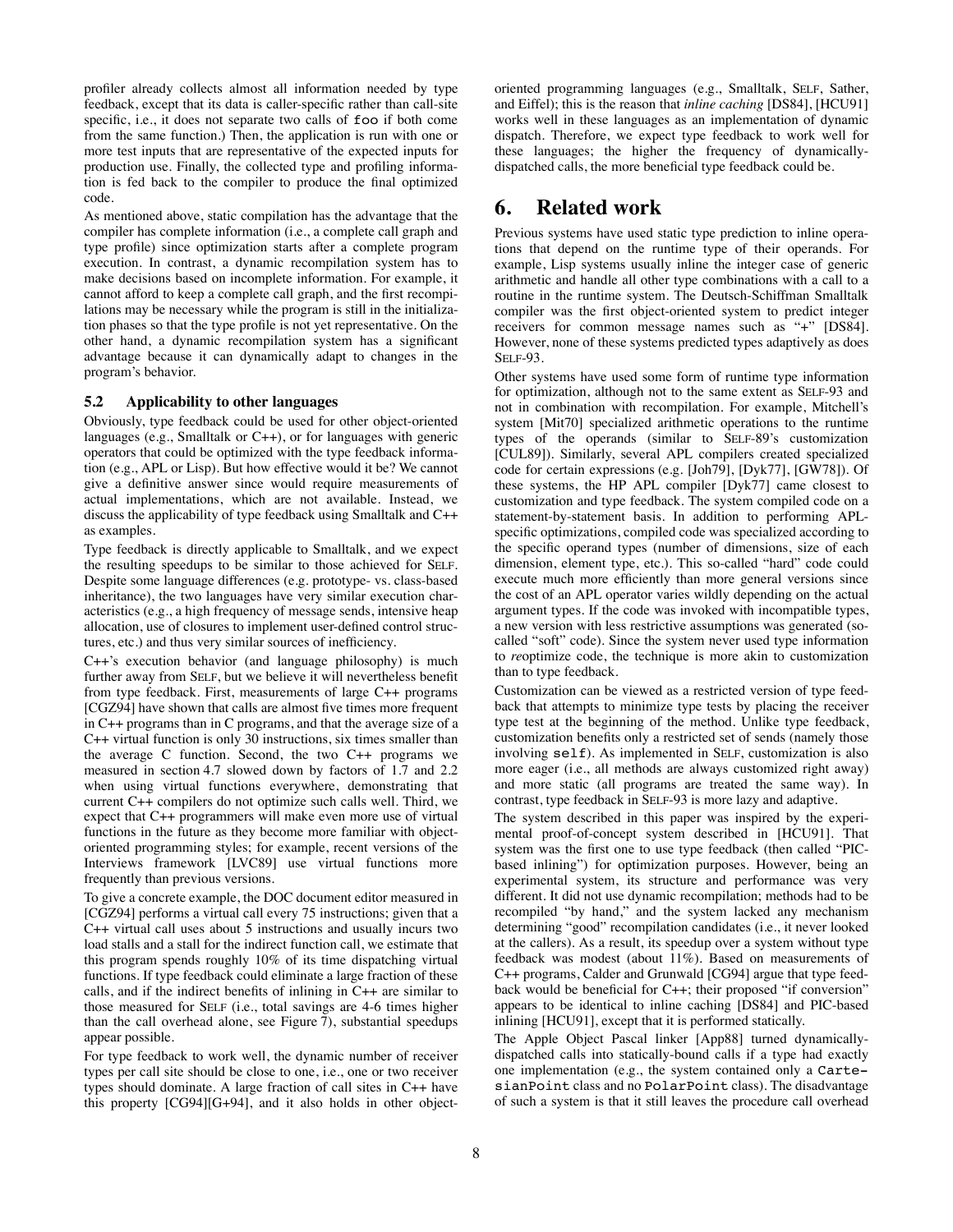even for very simple callees, does not optimize polymorphic calls, and precludes extensibility through dynamic linking. (Srivastava and Wall [SW92] perform more extensive link-time optimization but do not optimize calls.)

Some type inference systems (e.g., [APS93], [PR94]) can determine the concrete receiver types of message sends. Compared to type feedback, a type inferencer may provide more precise information since it may be able to prove that only a single receiver type is possible at a given call site. However, its information may also be less precise since it may include types that could occur in theory but never happen in practice. (In other words, the information lacks frequency data.) Like link-time optimizations, the main problem with type inference is that it requires knowledge of the entire program, thus precluding dynamic linking.

Studies of inlining for more conventional languages like C or Fortran have found that it often does not significantly increase execution speed but tends to significantly increase code size (e.g., [DH88], [HwC89], [CHT91], [CM+92], [Hall91]). In contrast, inlining in SELF results in both significant speedups and only very moderate code growth. The main reason for this striking difference is that SELF methods are much smaller on average than C or Fortran procedures, so that inlining can actually reduce code size. (Because of dynamic dispatch, calls in object-oriented languages take up more instructions than conventional procedure calls.) Furthermore, the additional inlining provided by type feedback enables some optimizations to be more effective, reducing code size as well. Finally, inlining is more important for object-oriented languages because calls are more frequent. While this is particularly true for pure object-oriented languages, it is also true for hybrid languages like C++, as we have observed in section 5.2.

## **7. Conclusions**

By using type information collected during previous execution of calls (type feedback), an optimizing compiler can replace dynamically-dispatched calls with faster inline-substituted code sequences guarded by type tests for the common case(s). The process of collecting type information and the inlining transformations based on that information are both straightforward and do not pose significant implementation difficulties. We believe that type feedback is applicable to both statically-typed and dynamically-typed object-oriented languages (e.g., CLOS, C++, Smalltalk) and to languages with type-dependent generic operators (e.g., APL and Lisp).

We have implemented a compilation system for SELF that dynamically recompiles often-used code and uses type feedback to generate better code. The system uses simple heuristics to decide which methods to recompile, how much to rely on type feedback, and how much to optimize. The resulting implementation is stable enough to be used by other researchers as part of their daily work.

With type feedback, a suite of large SELF applications runs 1.7 times faster than without type feedback, and performs 3.6 times fewer calls. On the two medium-sized programs also available in Smalltalk, our new system outperforms a commercial Smalltalk implementation by factors of 2.2 and 3.3, respectively.

We believe that type feedback is an attractive optimization for situations where the exact (implementation-level) type of the arguments to a relatively costly operation is unknown at compile time, and where knowing the types would allow the compiler to generate more efficient code. With the advent of object-oriented languages and their use of late-bound operations, such optimizations are likely to become more important even for statically-typed languages.

**Acknowledgments:** We are very grateful to Bob Cmelik for making it possible to run SELF under Shade, to Mark D. Hill for Dinero, and to Gordon Irlam for Spanner. Many thanks also to all the people who have commented on earlier versions of this paper: Lars Bak, Roger Hayes, Peter Kessler, Brian Lewis, John Maloney, and Mario Wolczko, and the anonymous referees of PLDI '94 who provided valuable suggestions for improvements.

## **References**

- [APS93] Ole Agesen, Jens Palsberg, and Michael I. Schwartzbach. Type Inference of SELF: Analysis of Objects with Dynamic and Multiple Inheritance. In *ECOOP '93 Conference Proceedings*, p. 247-267. Kaiserslautern, Germany, July 1993.
- [App88] Apple Computer, Inc. *Object Pascal User's Manual*. Cupertino, 1988.
- [CGZ94] Brad Calder, Dirk Grunwald, and Benjamin Zorn. *Quantifying Behavioral Differences Between C and C++ Programs*. Technical Report CU-CS-698-94, University of Colorado, Boulder, January 1994.
- [CG94] Brad Calder and Dirk Grunwald. Reducing Indirect Function Call Overhead in C++ Programs. In *21st Annual ACM Symposium on Principles of Programming Languages*, p. 397-408, January 1994.
- [Cha92] Craig Chambers, *The Design and Implementation of the* SELF *Compiler, an Optimizing Compiler for Object-Oriented Programming Languages*. Ph.D. Thesis, Stanford University, April 1992
- [Cha93] Craig Chambers. *The Cecil Language Specification and Rationale*. Technical Report CSE-TR-93-03-05, University of Washington, 1993.
- [CUL89] Craig Chambers, David Ungar, and Elgin Lee. An Efficient Implementation of SELF, a Dynamically-Typed Object-Oriented Language Based on Prototypes. In *OOPSLA '89 Conference Proceedings*, p. 49-70, New Orleans, LA, October 1989. Published as *SIGPLAN Notices 24(10)*, October 1989.
- [CU90] Craig Chambers and David Ungar. Iterative Type Analysis and Extended Message Splitting: Optimizing Dynamically-Typed Object-Oriented Programs. In *Proceedings of the SIGPLAN '90 Conference on Programming Language Design and Implementation*, p. 150-164, White Plains, NY, June 1990. Published as *SIGPLAN Notices 25(6)*, June 1990.
- [CU93] Bay-Wei Chang and David Ungar. Animation: From cartoons to the user interface. *User Interface Software and Technology Conference Proceedings*, Atlanta, GA, November 1993.
- [CM+92] Pohua P. Chang, Scott A. Mahlke, William Y. Chen, and Wen-Mei W. Hwu. Profile-guided automatic inline expansion for C programs. *Software—Practice and Experience* 22 (5): 349-369, May 1992.
- [CK93] Robert F. Cmelik and David Keppel. *Shade: A Fast Instruction-Set Simulator for Execution Profiling*. Technical Report SMLI TR-93-12, Sun Microsystems Laboratories, 1993. Also published as Technical Report CSE-TR-93-06-06, University of Washington, 1993.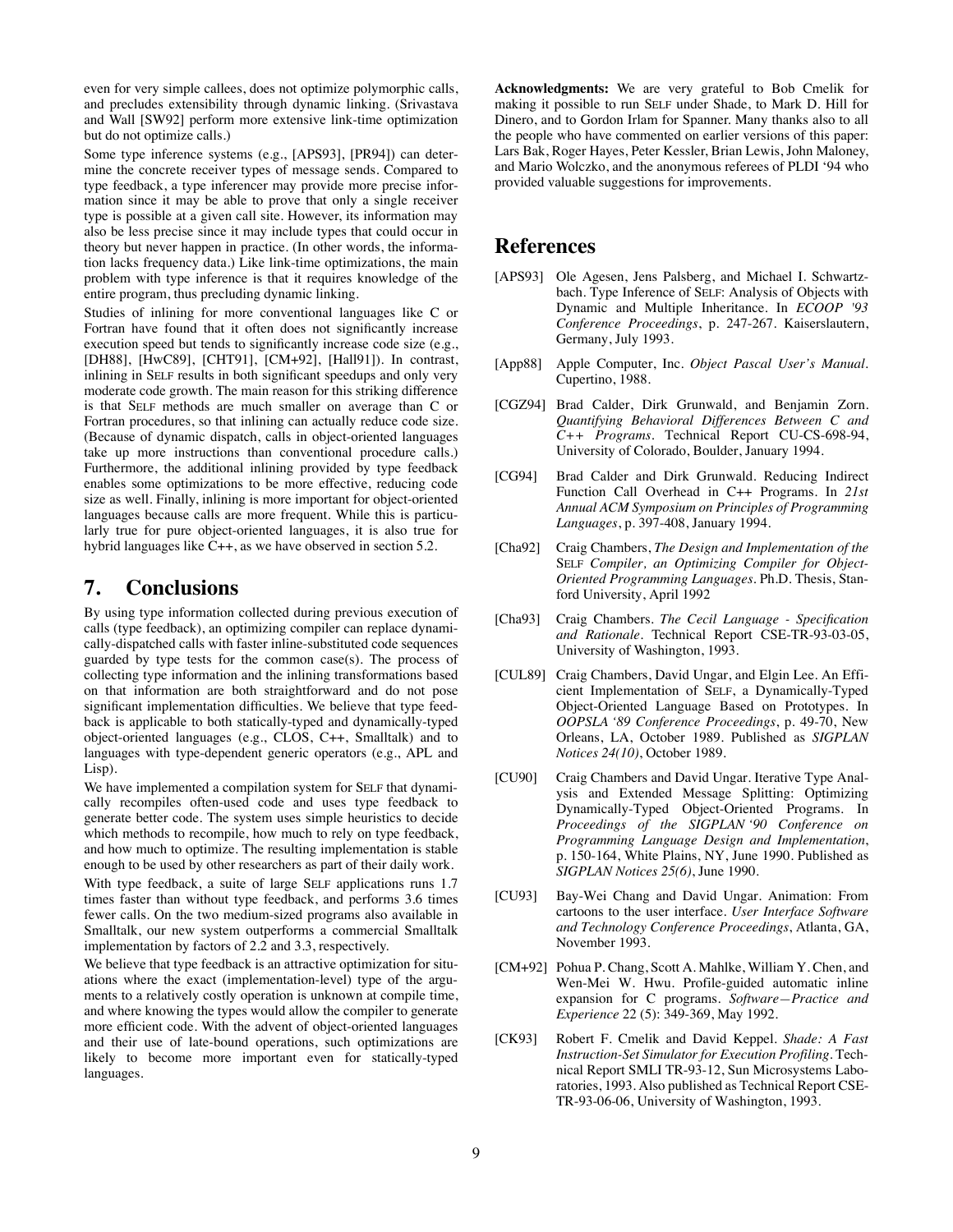- [CHT91] K. D. Cooper, M. W. Hall, and L. Torczon. An experiment with inline substitution. *Software—Practice and Experience* 21 (6): 581-601, June 1991.
- [DH88] Jack W. Davidson and Anne M. Holler. A study of a C function inliner. *Software—Practice and Experience* 18(8): 775-90, August 1988.
- [DS84] L. Peter Deutsch and Alan Schiffman. Efficient Implementation of the Smalltalk-80 System. *Proceedings of the 11th Symposium on the Principles of Programming Languages*, Salt Lake City, UT, 1984.
- [DTM94] Amer Diwan, David Tarditi, and Eliot Moss. Memory Subsystem Performance of Programs with Intensive Heap Allocation. In *21st Annual ACM Symposium on Principles of Programming Languages*, p. 1-14, January 1994.
- [Dri93] Karel Driesen. Selector Table Indexing and Sparse Arrays. *OOPSLA '93 Conference Proceedings*, p. 259- 270, Washington, D.C., 1993. Published as *SIGPLAN Notices 28(10)*, September 1993.
- [Dyk77] Eric J. Van Dyke. A dynamic incremental compiler for an interpretative language. *HP Journal*, p. 17-24, July 1977.
- [G+94] Charles D. Garrett, Jeffrey Dean, David Grove, and Craig Chambers. Measurement and Application of Dynamic Receiver Class Distributions. Technical Report CSE-TR-94-03-05, University of Washington, February 1994.
- [GKM83] S. L. Graham, P. B. Kessler, and M. K. McKusick. An Execution Profiler for Modular Programs. *Software— Practice and Experience* 13:671-685, 1983.
- [GW78] Leo J. Guibas and Douglas K. Wyatt. Compilation and Delayed Evaluation in APL. In *Fifth Annual ACM Symposium on Principles of Programming Languages*, p. 1-8, 1978.
- [Hall91] Mary Wolcott Hall. *Managing Interprocedural Optimization.* Technical Report COMP TR91-157 (Ph.D. Thesis), Computer Science Department, Rice University, April 1991.
- [Hill87] Mark D. Hill. *Aspects of Cache Memory and Instruction Buffer Performance.* Technical Report UCB/CSD 87/ 381, Computer Science Division, University of California, Berkeley, November 1987.
- [HCU91] Urs Hölzle, Craig Chambers, and David Ungar. Optimizing Dynamically-Typed Object-Oriented Languages with Polymorphic Inline Caches. In *ECOOP'91 Conference Proceedings*, Geneva, 1991. Published as *Springer Verlag Lecture Notes in Computer Science 512*, Springer Verlag, Berlin, 1991.
- [HCU92] Urs Hölzle, Craig Chambers, and David Ungar. Debugging Optimized Code With Dynamic Deoptimization. In *Proceedings of the SIGPLAN '92 Conference on Programming Language Design and Implementation*, p. 21-38, San Francisco, 1992. Published as *SIGPLAN Notices 27(6)*, June 1992.
- [Höl94] Urs Hölzle. *Adaptive Optimization for S*ELF*: Reconciling High Performance with Exploratory Programming.* Ph.D. Thesis, Stanford University, Computer Science Department, 1994. (In preparation.)
- [HwC89] W. W. Hwu and P. P. Chang. Inline function expansion for compiling C programs. In *Proceedings of the SIGPLAN '89 Conference on Programming Language Design and Implementation*, p. 246-57, Portland, OR, June 1989. Published as *SIGPLAN Notices 24(7)*, July 1989.
- [Irl91] Gordon Irlam. *SPA—SPARC analyzer tool set.* Available via ftp from cs.adelaide.edu.au, 1991.
- [Joh79] Ronald L. Johnston. The Dynamic Incremental Compiler of APL\3000. In *Proceedings of the APL '79 Conference*. Published as *APL Quote Quad 9(4*), p. 82- 87, 1979.
- [KLS92] Philip Koopman, Peter Lee, and Daniel Siewiorek. Cache behavior of combinator graph reduction. *ACM Transactions on Programming Languages and Systems 14 (2)*:265-297, April 1992.
- [LVC89] Mark Linton, John Vlissides, and Paul Calder. Composing User Interfaces with Interviews. *IEEE Computer 22(2)*:8-22, February 1989.
- [Mit70] J. G. Mitchell, *Design and Construction of Flexible and Efficient Interactive Programming Systems*. Ph.D. Thesis, Carnegie-Mellon University, 1970.
- [PR94] Hemant D. Pande and Barbara G. Ryder. *Static Type Determination for C++*. Technical Report LCSR-TR-197a, Rutgers University, 1994.
- [Rei93] Mark Reinhold. *Cache Performance of Garbage-Collected Programming Languages*. Technical Report MIT/LCS/TR-581 (Ph.D. Thesis), Massachusetts Institute of Technology, September 1993.
- [SM+93] Michael Sannella, John Maloney, Bjorn Freeman-Benson, and Alan Borning. Multi-way versus One-way Constraints in User Interfaces: Experience with the DeltaBlue Algorithm. *Software—Practice and Experience* 23 (5): 529-566, May 1993.
- [SW92] Amitabh Srivastava and David Wall. *A Practical System for Intermodule Code Optimization at Link- Time*. DEC WRL Research Report 92/6, December 1992.
- [US87] David Ungar and Randall B. Smith. SELF: The Power of Simplicity. In *OOPSLA '87 Conference Proceedings*, p. 227-241, Orlando, FL, October 1987. Published as *SIGPLAN Notices 22(12)*, December 1987. Also published in *Lisp and Symbolic Computation 4(3)*, Kluwer Academic Publishers, June 1991.
- [Wall91] David Wall. Predicting Program Behavior Using Real or Estimated Profiles. In *Proceedings of the SIGPLAN '91 Conference on Programming Language Design and Implementation*, p. 59-70, Toronto, Canada, June 1991. Published as *SIGPLAN Notices 26(6)*, June 1991.